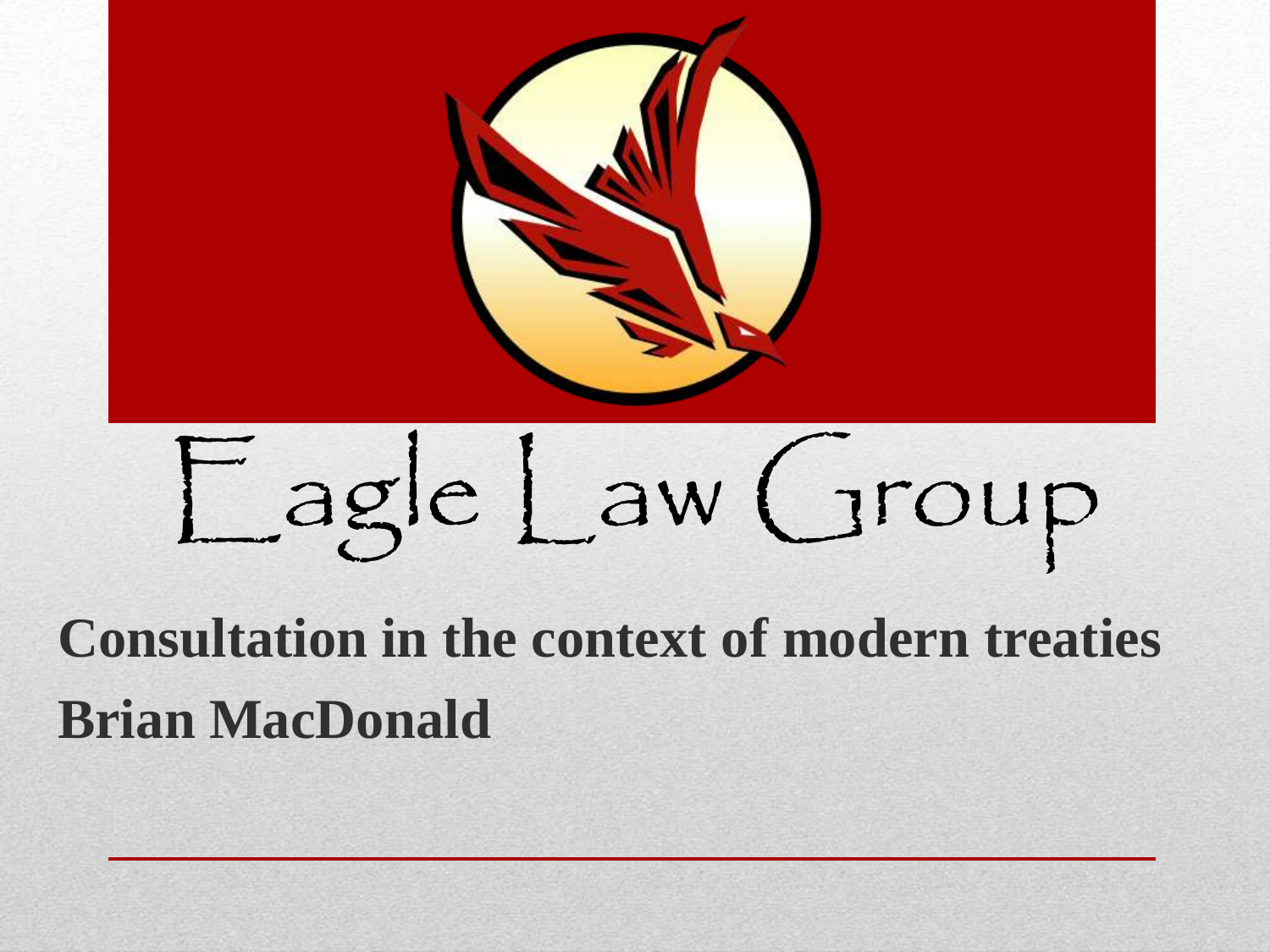**The duty to consult and, where appropriate, accommodate is part of a process of fair dealing and reconciliation that begins with the assertion of sovereignty by the Crown and continues beyond formal claims resolution through to the application and implementation of Treaties. The Crown's efforts to consult and, where appropriate accommodate Aboriginal groups whose potential or established Aboriginal or Treaty rights may be adversely affected should be consistent with the overarching objectives of reconciliation.**

Remember where the duty to consult arises... Haida Nation v. British Columbia (Minister of Forests)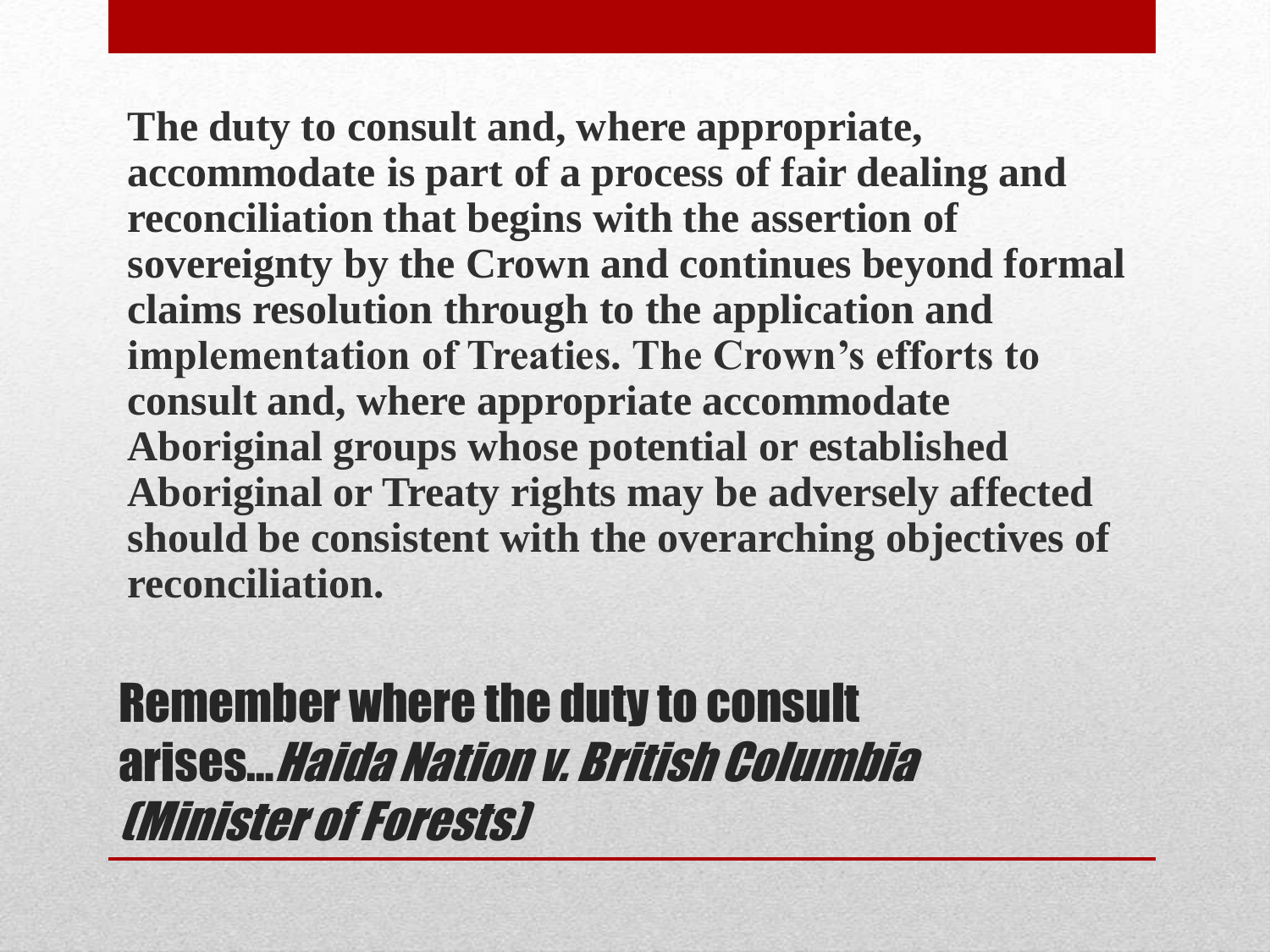#### Beckman v. Little Salmon/Carmacks First **Nation, 2010 SCC 53**

Justice Binnie, writing for the majority of the Court (decision was a 7-2 split)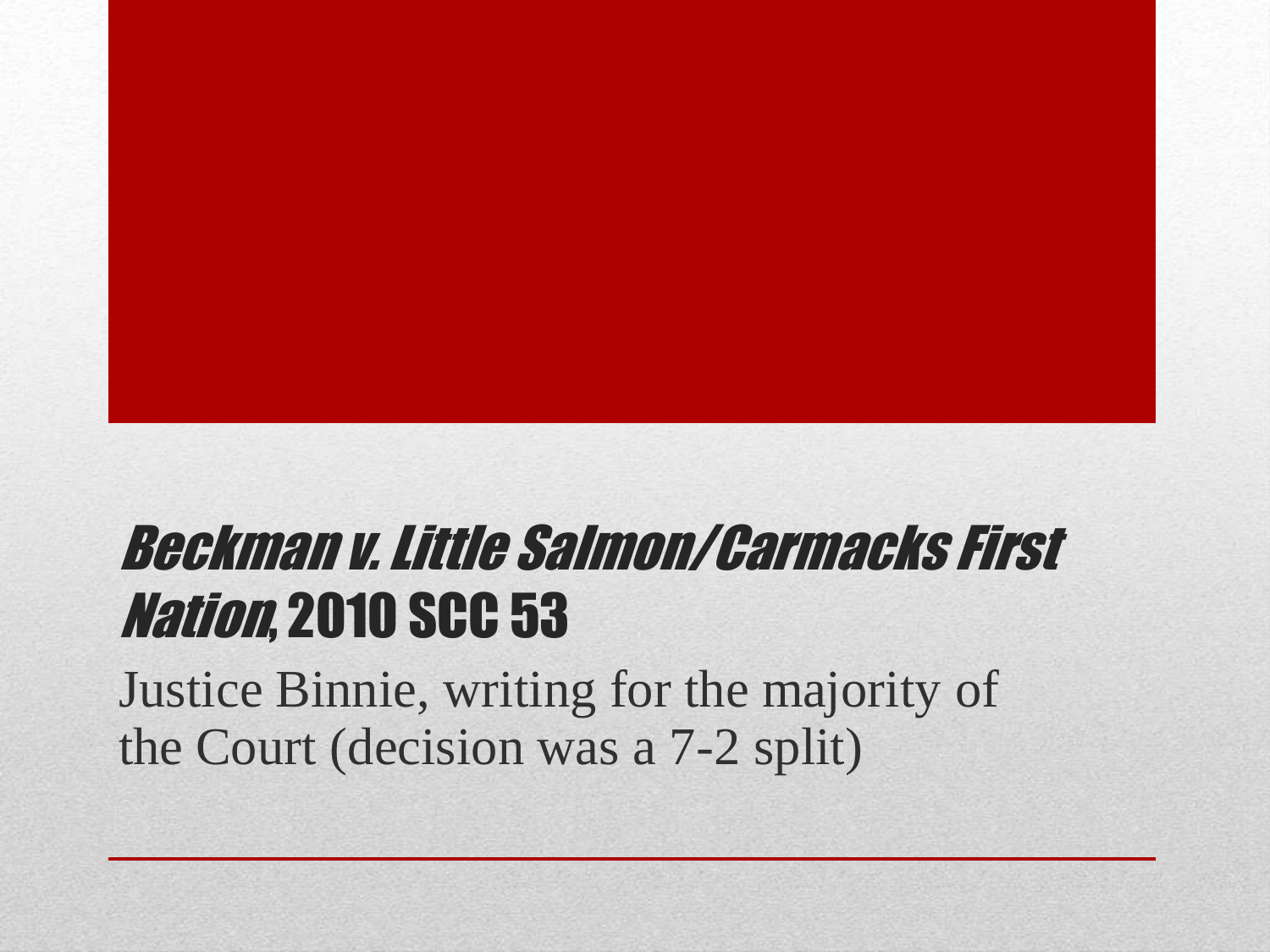- LSC FN members have a treaty with Canada and Yukon Territory entered into in 1997
- Under treaty LSC FN has a right of access for hunting and fishing subsistence in their traditional territory
- Paulsen applied to YT for an agricultural land grant in the traditional territory of the LSC FN and within the trapline of a member
- Treaty contemplated lands being taken up for agricultural purposes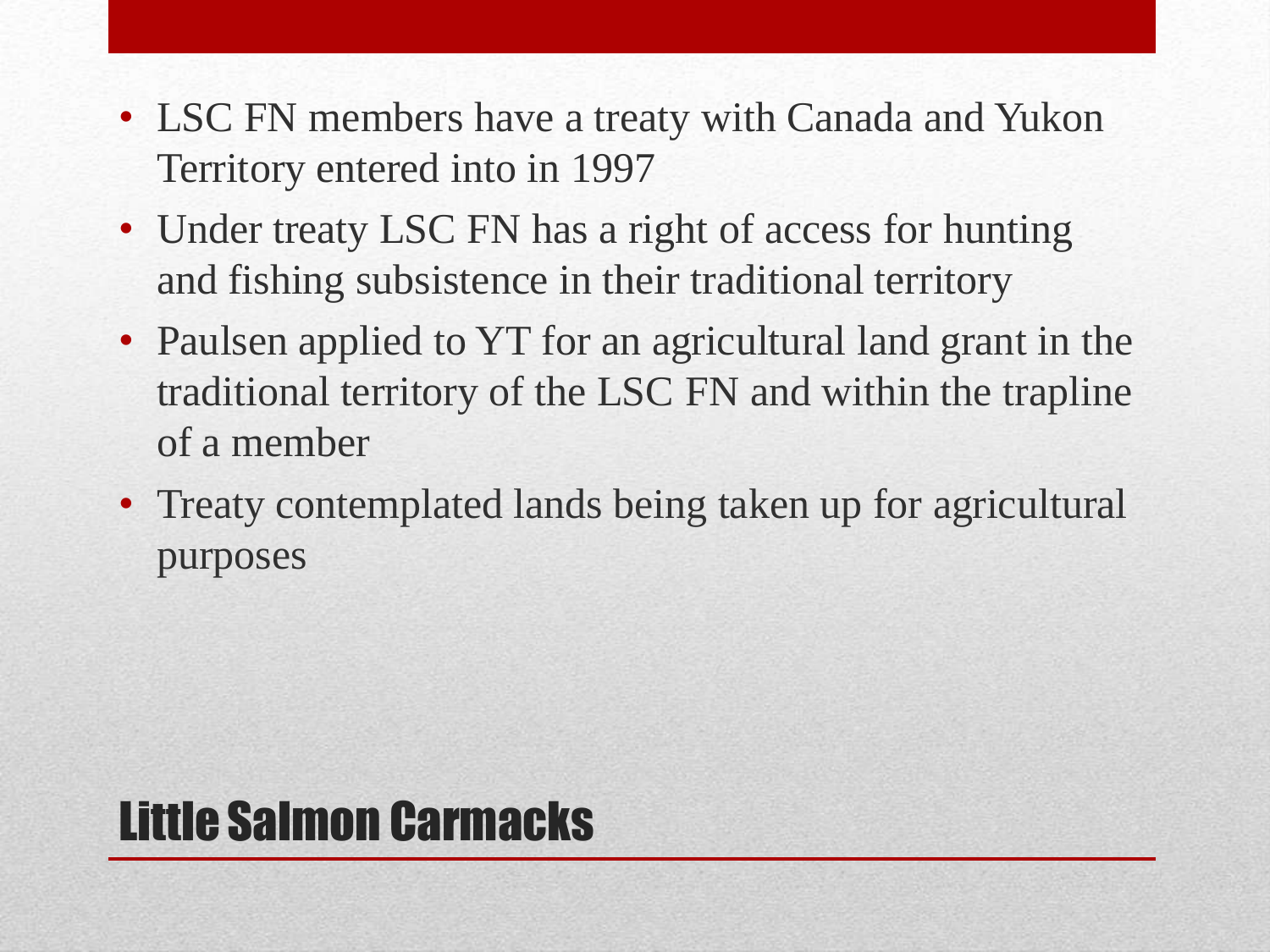- LSC FN argued that in considering the land grant the YT proceeded without consulting the FN
- SCC dismissed the appeal
- Land Application Committee had considered Paulsen's application at a public meeting
- LSC FN had been invited to the meeting and had submitted a letter of opposition but had not attended
- SCC concluded that YT had met the duty to consult on the facts of the case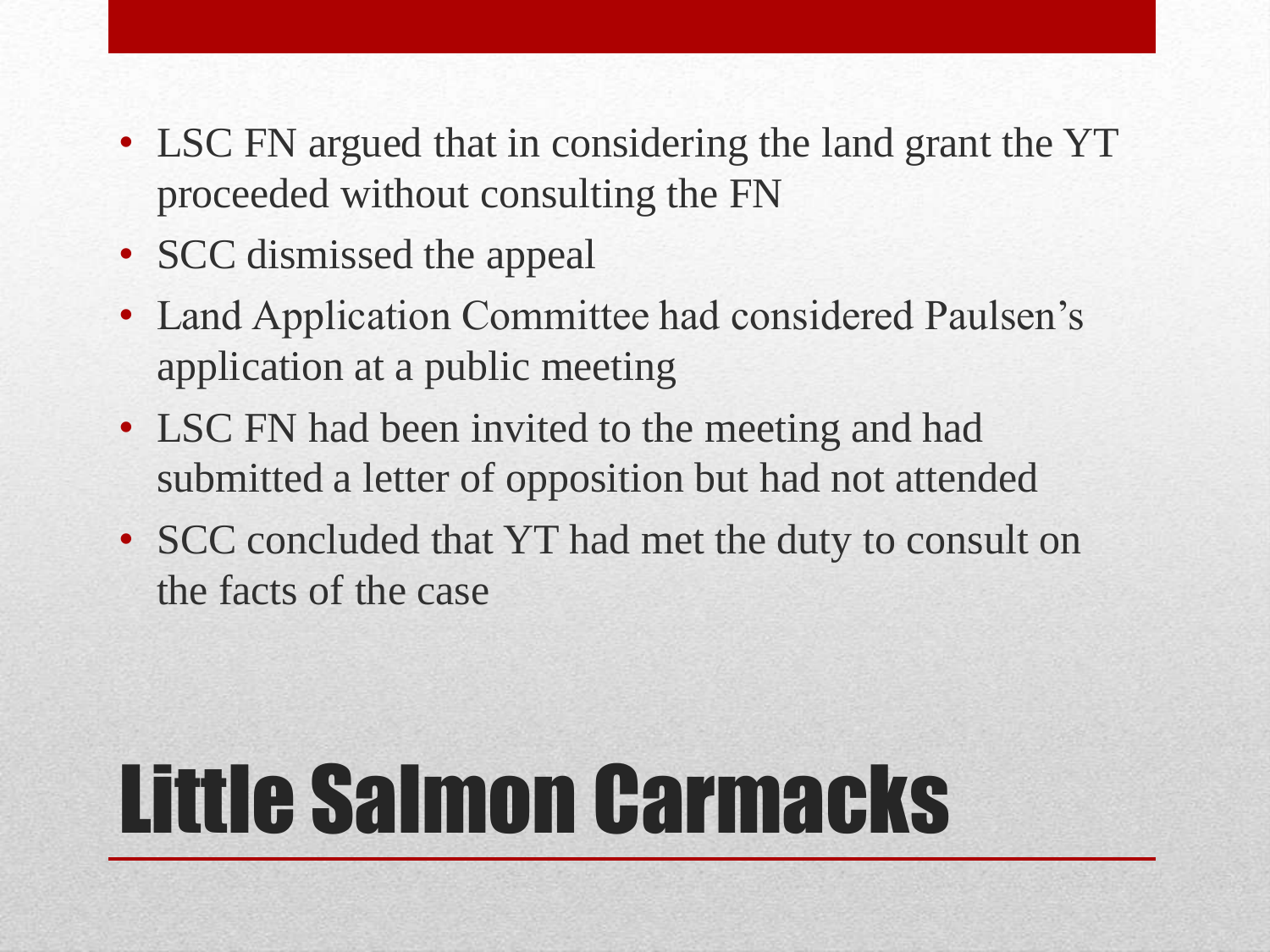- SC said where a modern treaty has been concluded first step is to examine the provisions of the treaty including obligations to consult in the treaty
- BUT Crown cannot contract out of the duty to consult and its general duty of honorable dealing with FNs
- A duty to consult did exist in the Little Salmon/Carmacks case but in the case the duty was met by giving the FN notice and appropriate information and considering the written submission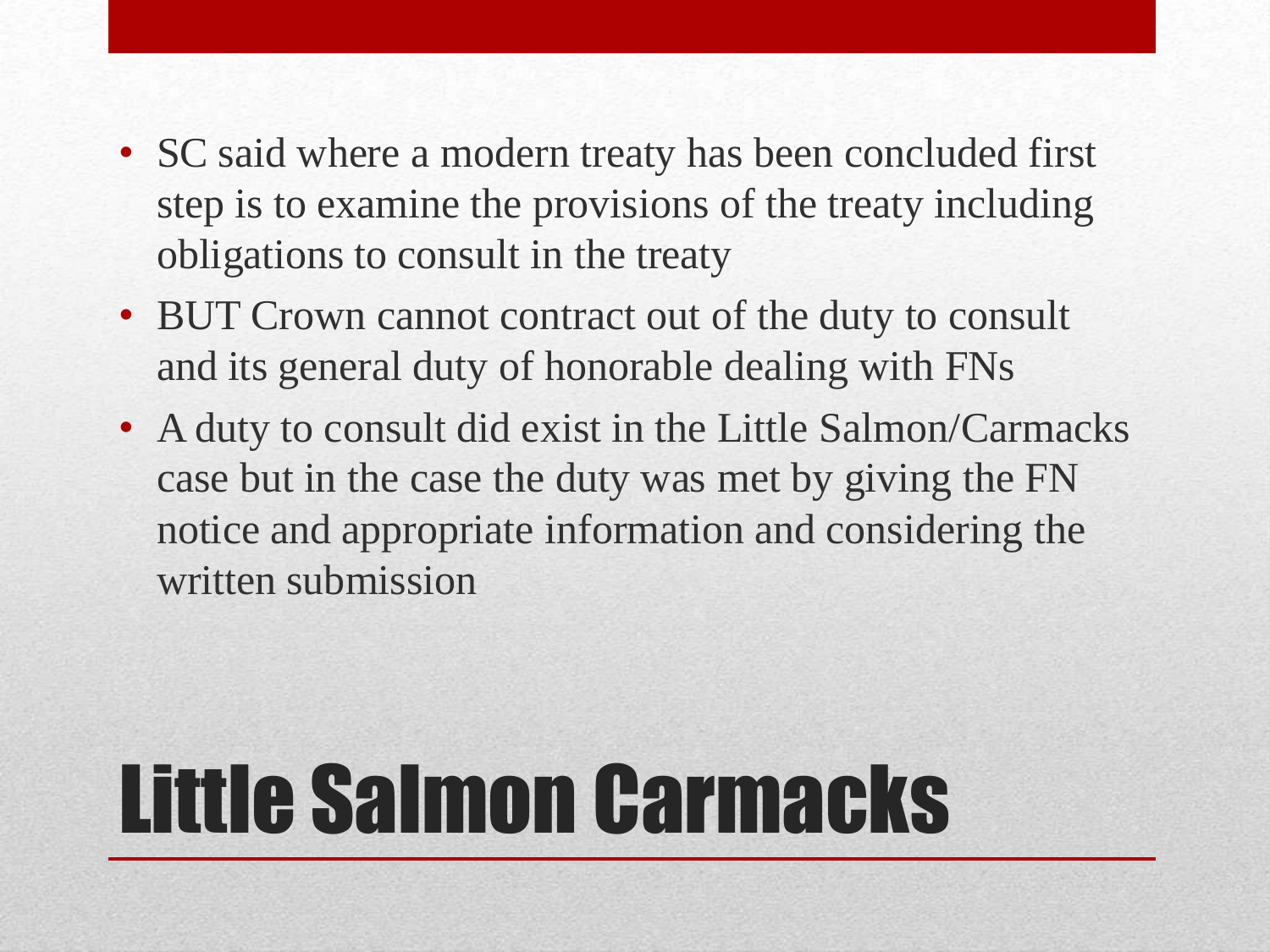- Justice Binnie, writing for seven of the nine judges, held that the duty to consult is external to the Treaty and is required to uphold the honour of the Crown, furthering the ultimate goal of reconciliation.
- Although it was undisputed that the LSCFN Treaty is the "entire agreement" between the parties, the Treaty does not exist in isolation: the duty to consult is part of the legal framework in which it is to be performed so as to uphold the honour of the Crown.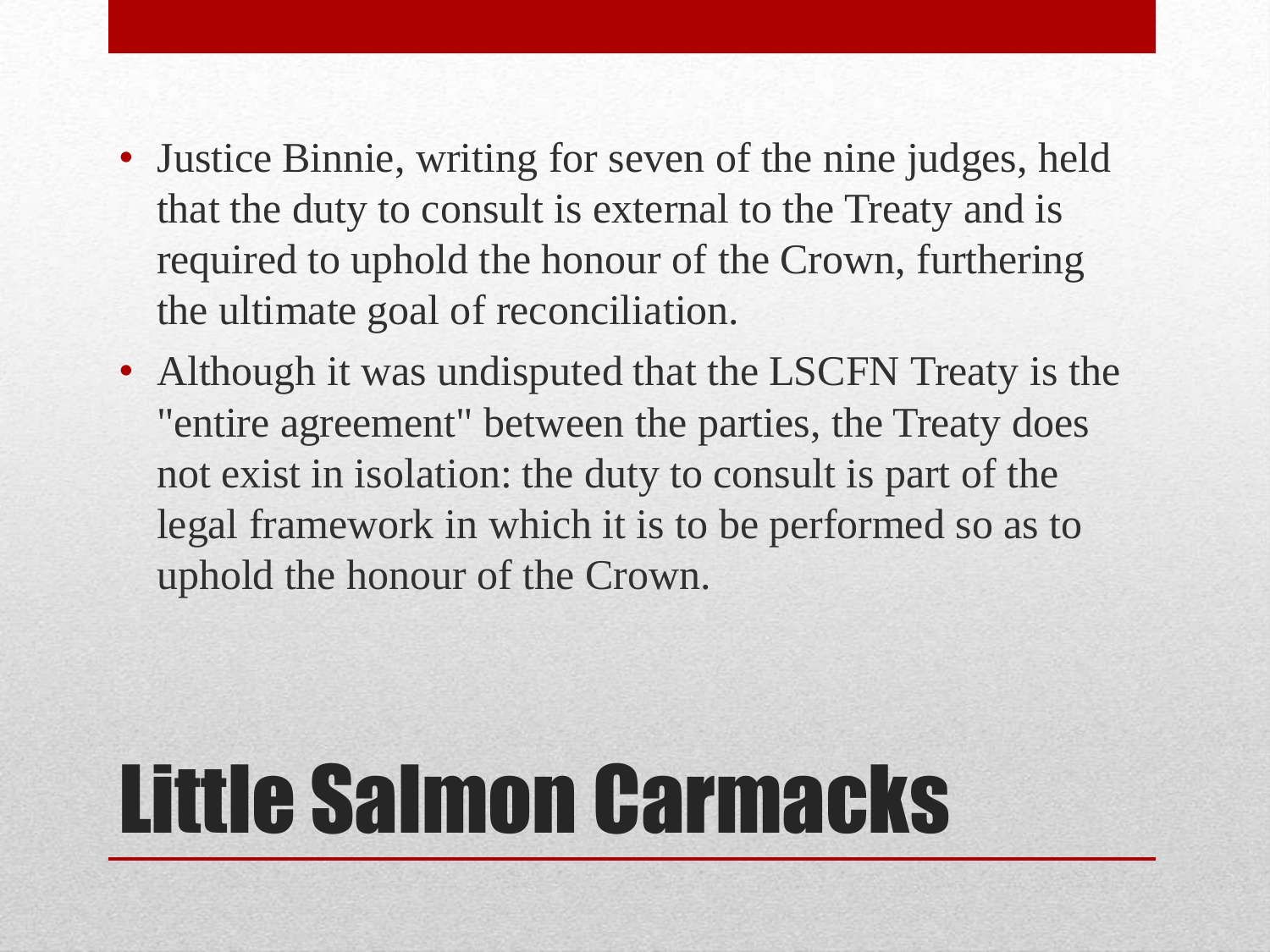- Justice Binnie said that it may be possible to negotiate a different mechanism within a treaty, other than consultation, stating: "*the parties themselves may decide therein to exclude consultation altogether in defined situations and the decision to do so would be upheld by the courts where this outcome would be consistent with the maintenance of the honour of the Crown.*"
- However, the LSCFN Treaty does not describe the process of how Crown lands can be surrendered, or whether consultation would be required, and thus, the majority was unwilling to interpret that silence as implying no consultation was required.
- The Court additionally clarified that the trapper himself was exercising a "derivative benefit based on the collective interests of the First Nation" (para. 35) and therefore was not entitled to be consulted individually.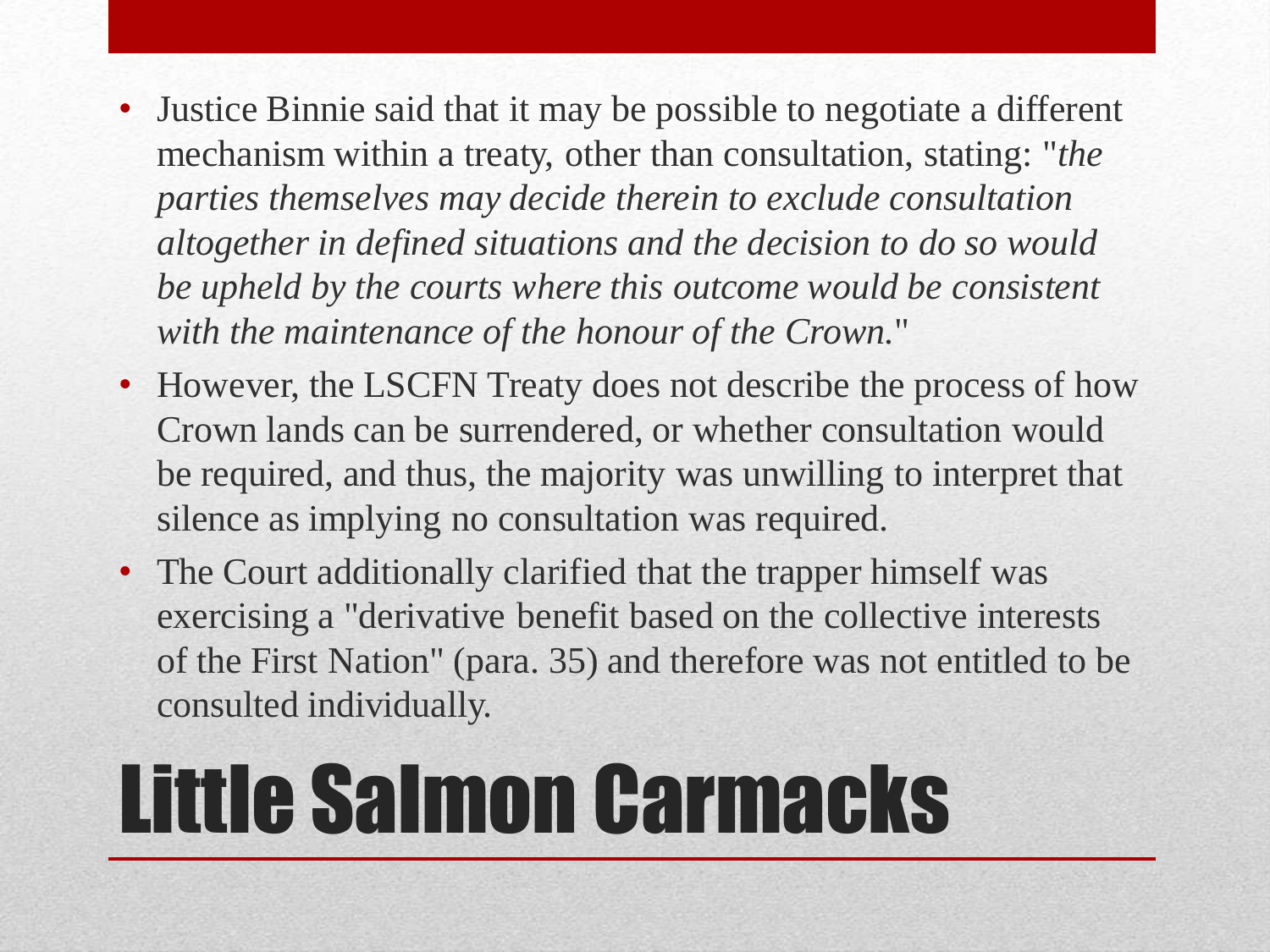# "Consultation"

…in modern treaties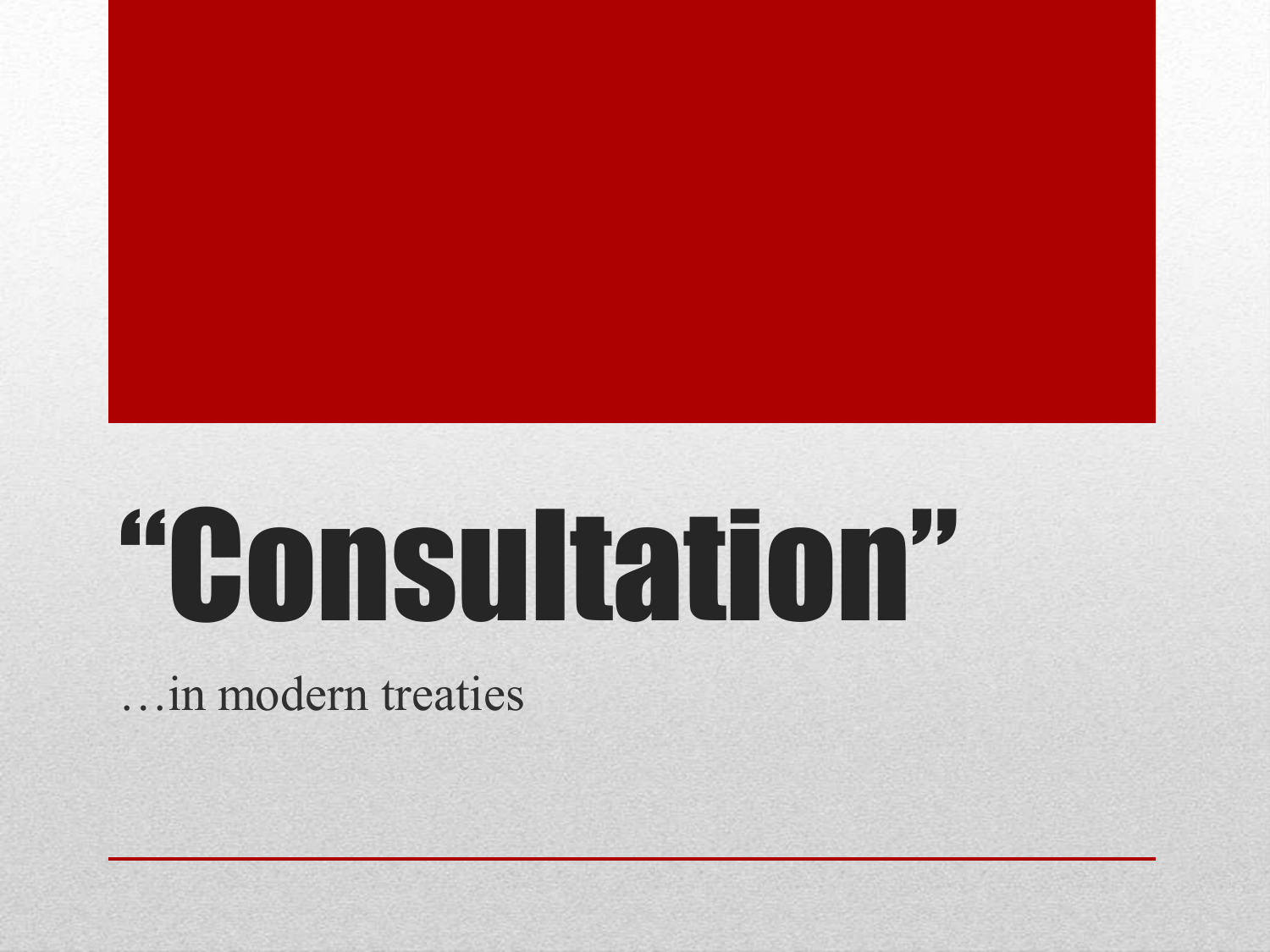"Consult" or "Consultation" means to provide:

- (a) to the party to be consulted, notice of a matter to be decided in sufficient form and detail to allow that party to prepare its views on the matter;
- (b) a reasonable period of time in which the party to be consulted may prepare its views on the matter, and an opportunity to present such views to the party obliged to consult; and
- (c) full and fair consideration by the party obliged to consult of any views presented.

#### Definition of "Consultation" in the UFA (1992)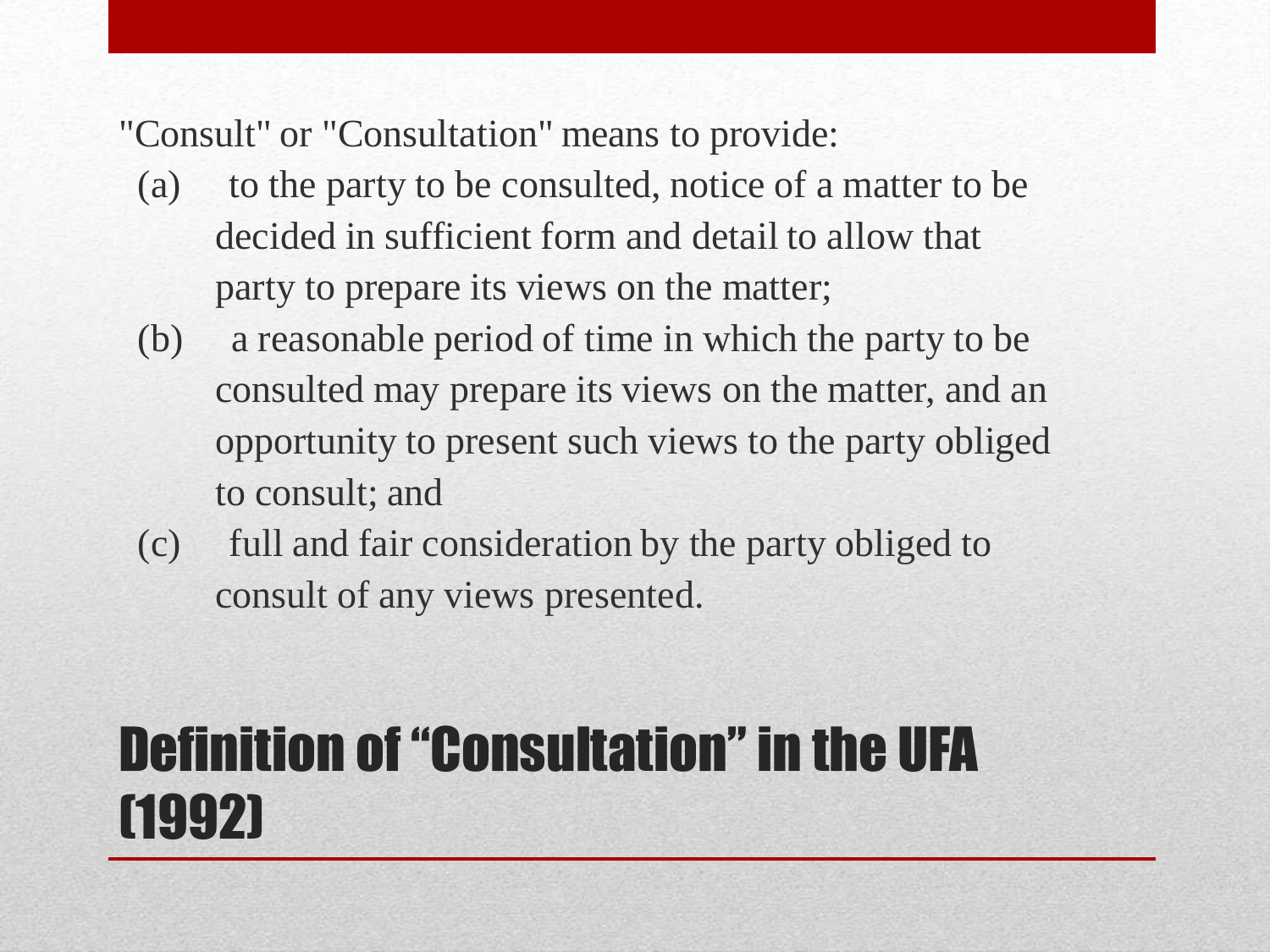#### "consultation" means

(a) the provision, to the party to be consulted, of notice of a matter to be decided in sufficient form and detail to allow that party to prepare its views on the matter;

(b) the provision of a reasonable period of time in which the party to be consulted may prepare its views on the matter, and provision of an opportunity to present such views to the party obliged to consult; and

(c) full and fair consideration by the party obliged to consult of any views presented;

#### Gwich'in Comprehensive Land Claim Agreement (1992)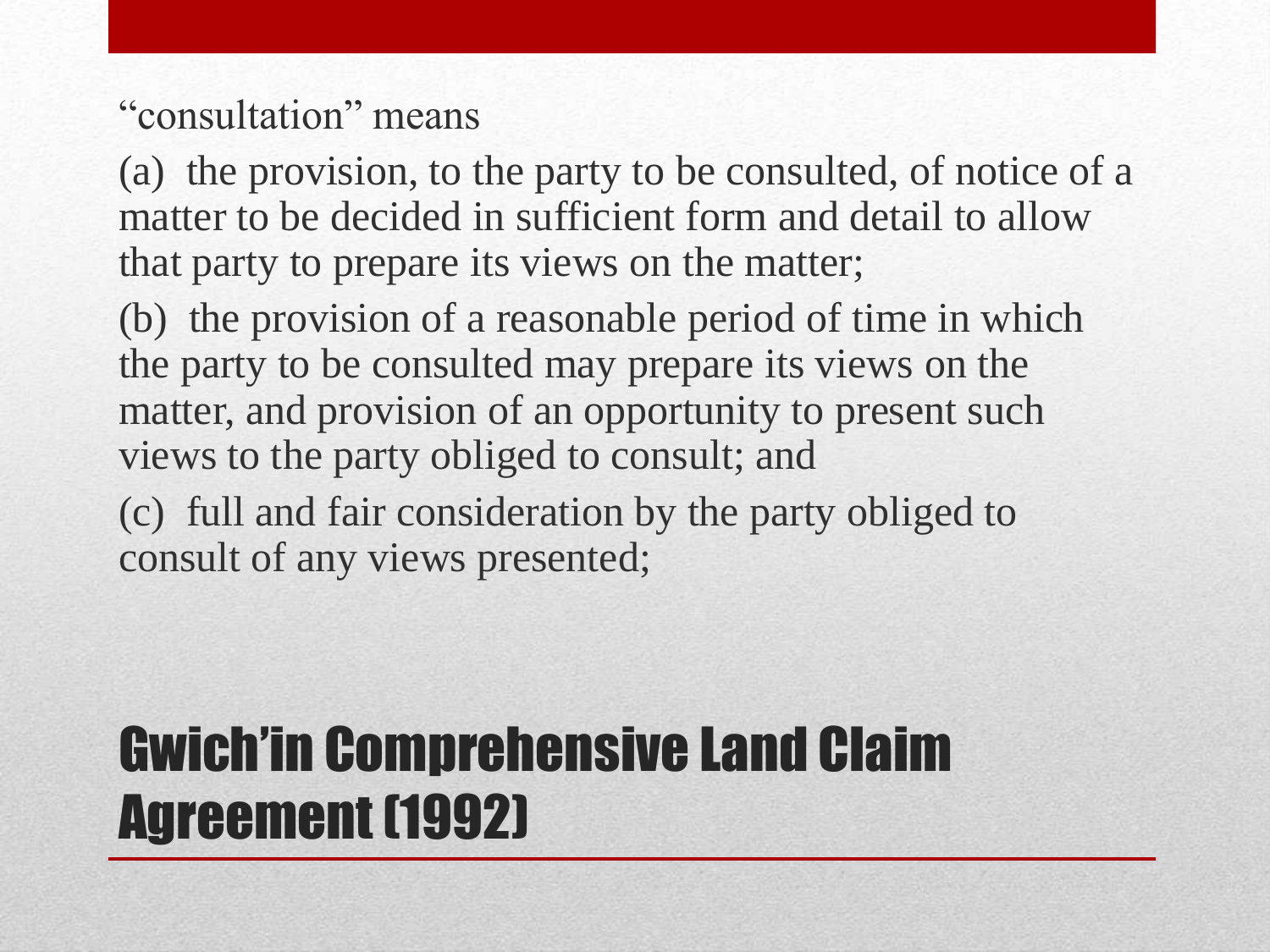#### "consultation" means

(a) the provision, to the party to be consulted, of notice of a matter to be decided in sufficient form and detail to allow that party to prepare its views on the matter;

(b) the provision of a reasonable period of time in which the party to be consulted may prepare its views on the matter, and provision of an opportunity to present such views to the party obliged to consult; and

(c) full and fair consideration by the party obliged to consult of any views presented;

### Definition of "Consultation" in the Sahtu Final Agreement (1993)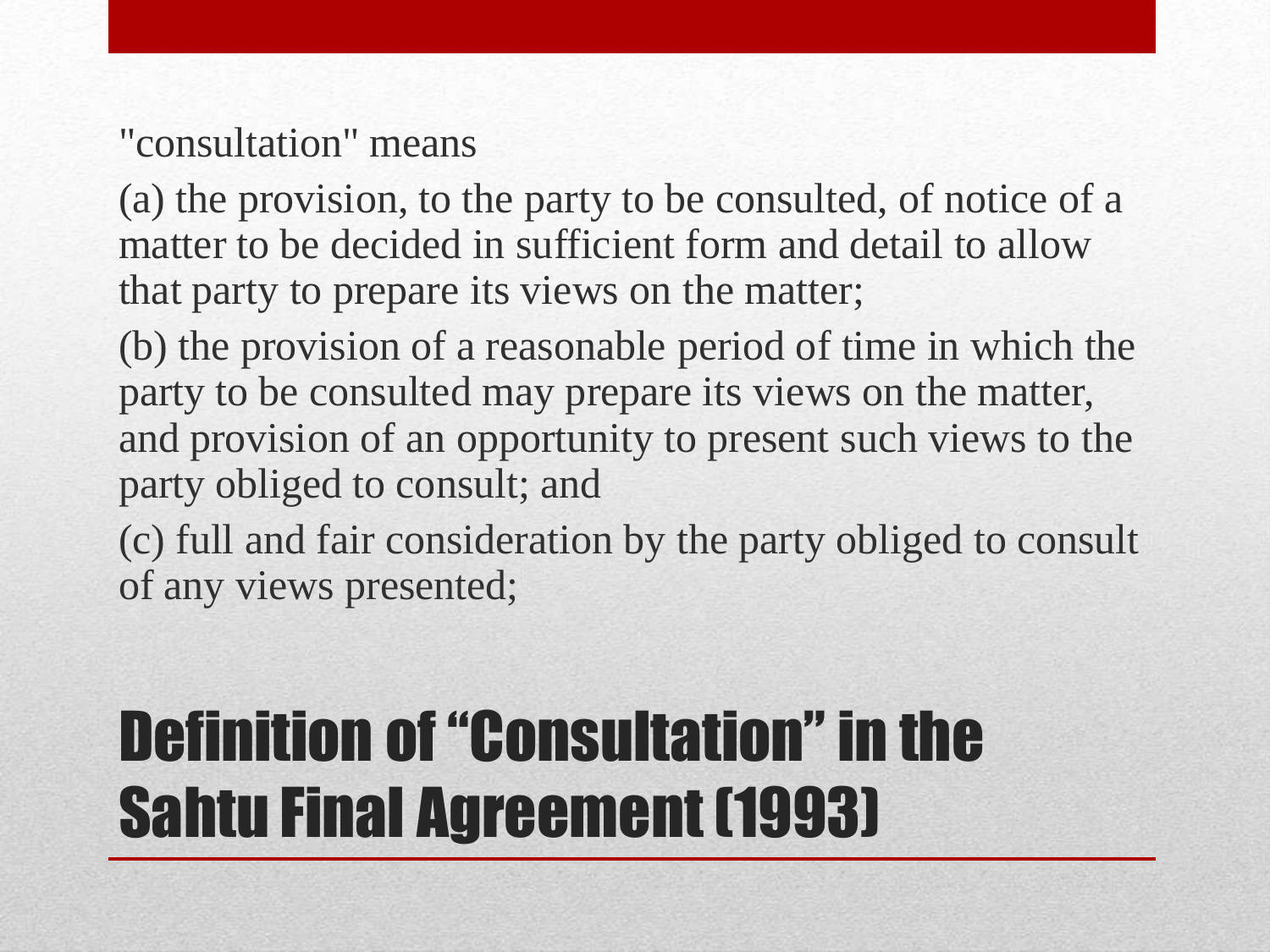"Consult" means provision to a party of:

a. notice of a matter to be decided;

b. sufficient information in respect of the matter to permit the party to prepare its views on the matter;

c. a reasonable period of time to permit the party to prepare its views on the matter;

d. an opportunity for the party to present its views on the matter; and

e. a full and fair consideration of any views on the matter so presented by the party;

#### Definition of "Consultation" in the Tsawwassen First Nation Final Agreement (2006)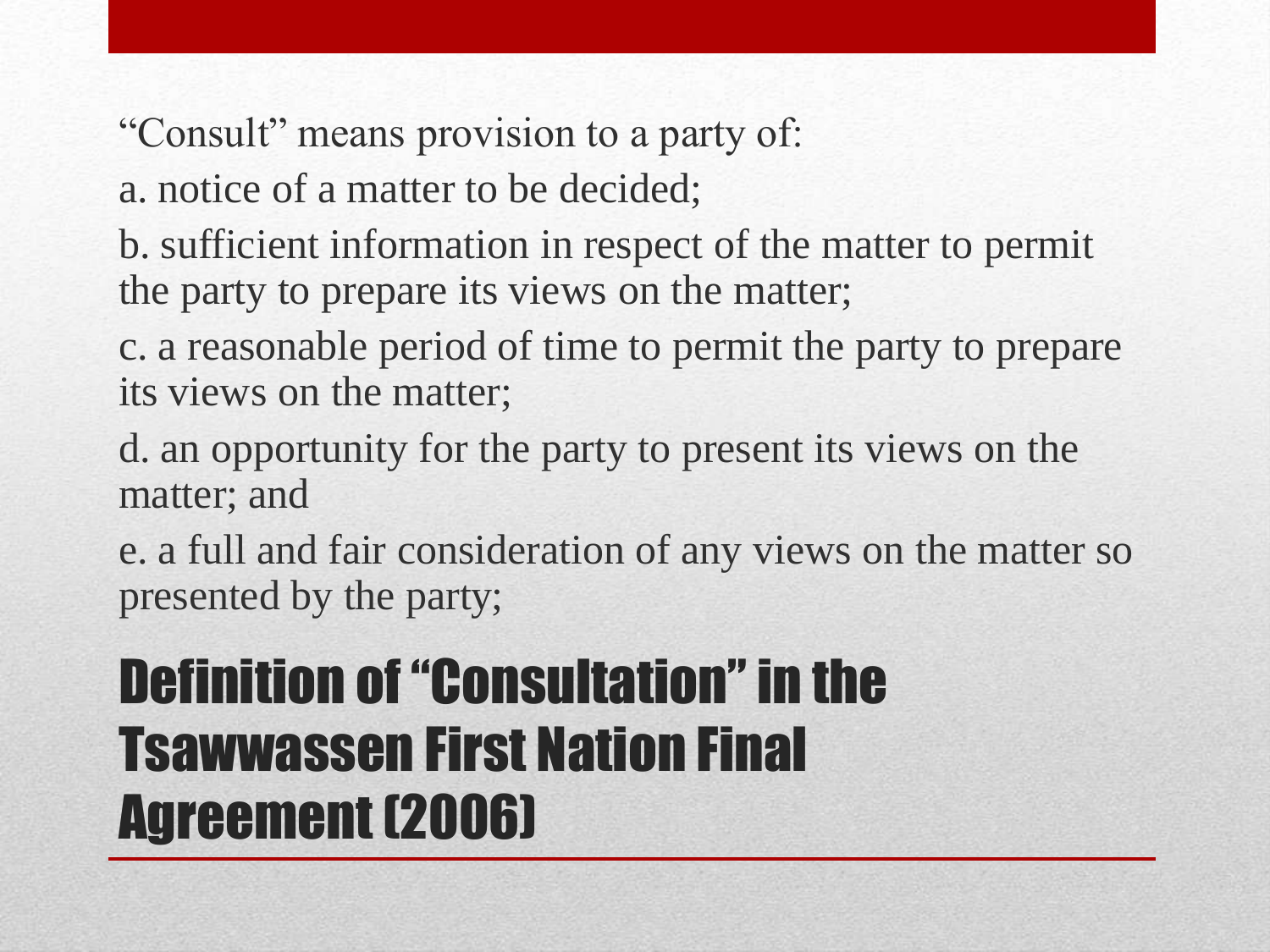#### **CONSULTATION**

45. In respect of a Section 35 Right of Tsawwassen First Nation, the following is an exhaustive list of the consultation obligations of Canada and British Columbia:

- a. as provided in this Agreement;
- b. as may be provided in federal or provincial legislation;
- c. as may be provided in an agreement with Tsawwassen First Nation other than this Agreement; and
- d. as may be required under the common law in relation to an infringement of that right.

46. For greater certainty, the exercise of a power or authority, or an action taken, by Canada or British Columbia that is consistent with or in accordance with this Agreement is not an infringement of the Section 35 Rights of Tsawwassen First Nation and will not be subject to any obligation to consult except as set out in subclause 45.a, 45.b or 45.c.

#### Limits to "Consultation" in the TFNFA (similar clause in Nisga'a Final Agreement)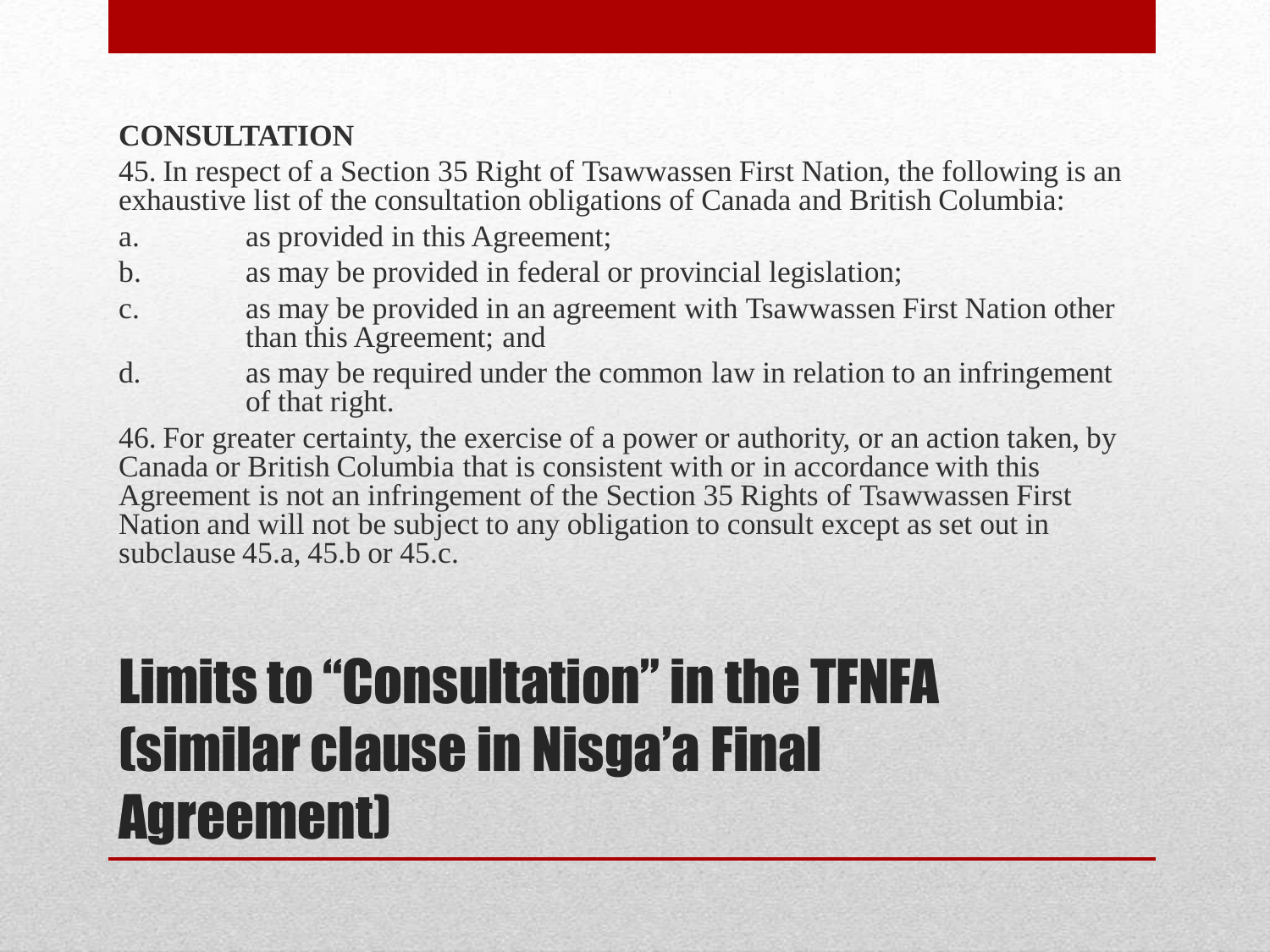- Reconciliation
- Acting Honourably
- Good Faith
- Balance concerns

#### Treaties describe relationships between Canada's Aboriginal People and the Crown